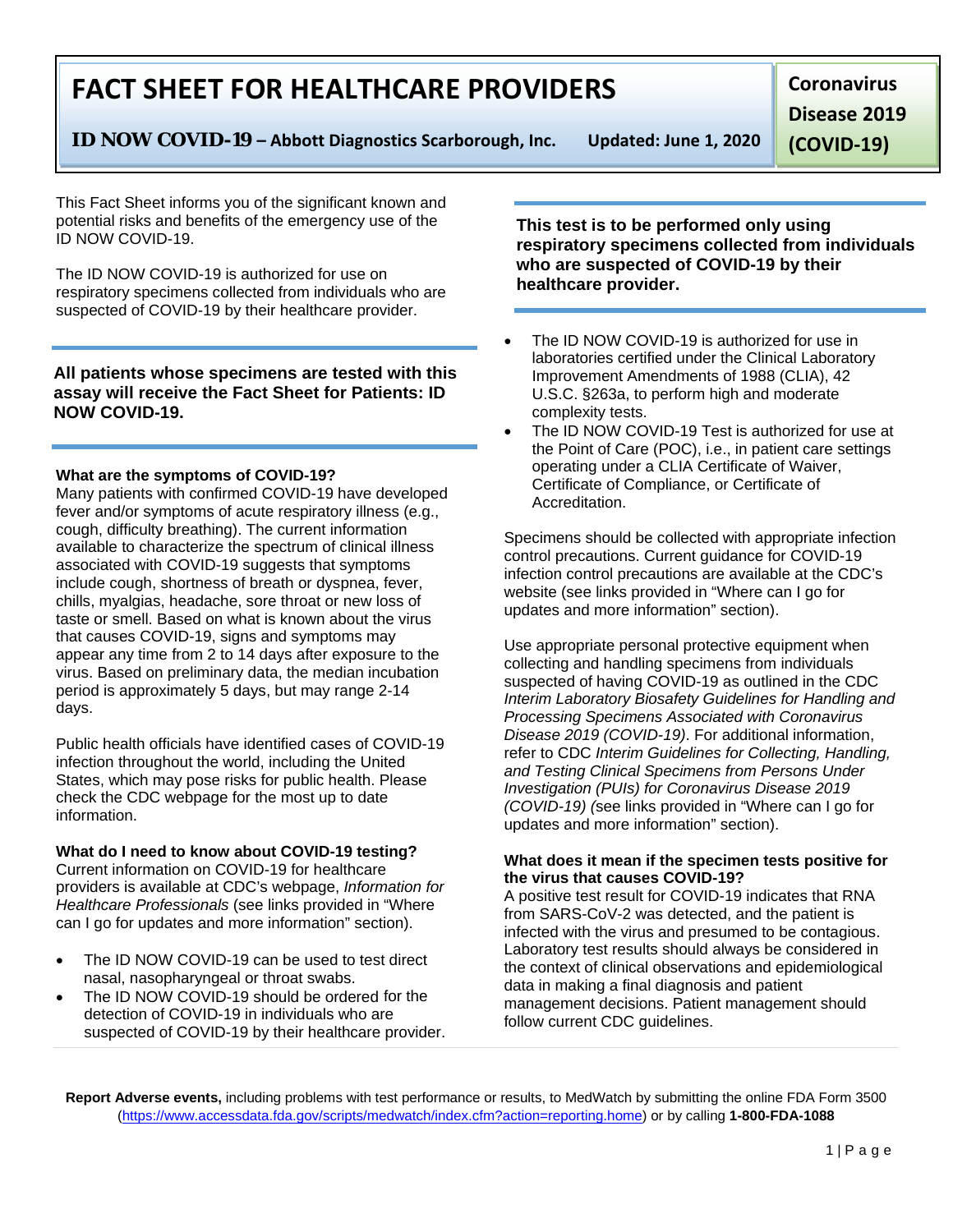**Report Adverse events,** including problems with test performance or results, to MedWatch by submitting the online FDA Form 3500 [\(https://www.accessdata.fda.gov/scripts/medwatch/index.cfm?action=reporting.home\)](https://www.accessdata.fda.gov/scripts/medwatch/index.cfm?action=reporting.home) or by calling **1-800-FDA-1088**

# **FACT SHEET FOR HEALTHCARE PROVIDERS**

**ID NOW COVID-19 – Abbott Diagnostics Scarborough, Inc. Updated: June 1, 2020**

**Coronavirus Disease 2019 (COVID-19)**

The ID NOW COVID-19 has been designed to minimize the likelihood of false positive test results. However, in the event of a false positive result, risks to patients could include the following: a recommendation for isolation of the patient, monitoring of household or other close contacts for symptoms, patient isolation that might limit contact with family or friends and may increase contact with other potentially COVID-19 patients, limits in the ability to work, the delayed diagnosis and treatment for the true infection causing the symptoms, unnecessary prescription of a treatment or therapy, or other unintended adverse effects.

All laboratories and healthcare providers in patient care settings using this test must follow testing and reporting guidelines according to their appropriate public health authorities.

### **What does it mean if the specimen tests negative for the virus that causes COVID-19?**

A negative test result for this test means that SARS-CoV-2 RNA was not present in the specimen above the limit of detection. However, a negative result does not rule out COVID-19 and should not be used as the sole basis for treatment or patient management decisions. A negative result does not exclude the possibility of COVID-19. Negative results should be treated as presumptive and, if inconsistent with clinical signs and symptoms or necessary for patient management, should be tested with an alternative molecular assay.

When diagnostic testing is negative, the possibility of a false negative result should be considered in the context of a patient's recent exposures and the presence of clinical signs and symptoms consistent with COVID-19. The possibility of a false negative result should especially be considered if the patient's recent exposures or clinical presentation indicate that COVID-19 is likely, and diagnostic tests for other causes of illness (e.g., other respiratory illness) are negative. If COVID-19 is still suspected based on exposure history together with other clinical findings, re-testing with an alternative method should be considered by healthcare providers in consultation with public health authorities.

Risks to a patient of a false negative include: delayed or lack of supportive treatment, lack of monitoring of infected individuals and their household or other close contacts for symptoms resulting in increased risk of spread of COVID-19 within the community, or other unintended adverse events.

## **What is an EUA?**

The United States FDA has made this test available under an emergency access mechanism called an Emergency Use Authorization (EUA). The EUA is supported by the Secretary of Health and Human Service's (HHS's) declaration that circumstances exist to justify the emergency use of in vitro diagnostics (IVDs) for the detection and/or diagnosis of the virus that causes COVID-19.

An IVD made available under an EUA has not undergone the same type of review as an FDA-approved or cleared IVD. FDA may issue an EUA when certain criteria are met, which includes that there are no adequate, approved, available alternatives, and based on the totality of scientific evidence available, it is reasonable to believe that this IVD may be effective in the detection of the virus that causes COVID-19.

The EUA for this test is in effect for the duration of the COVID-19 declaration justifying emergency use of IVDs, unless terminated or revoked (after which the test may no longer be used).